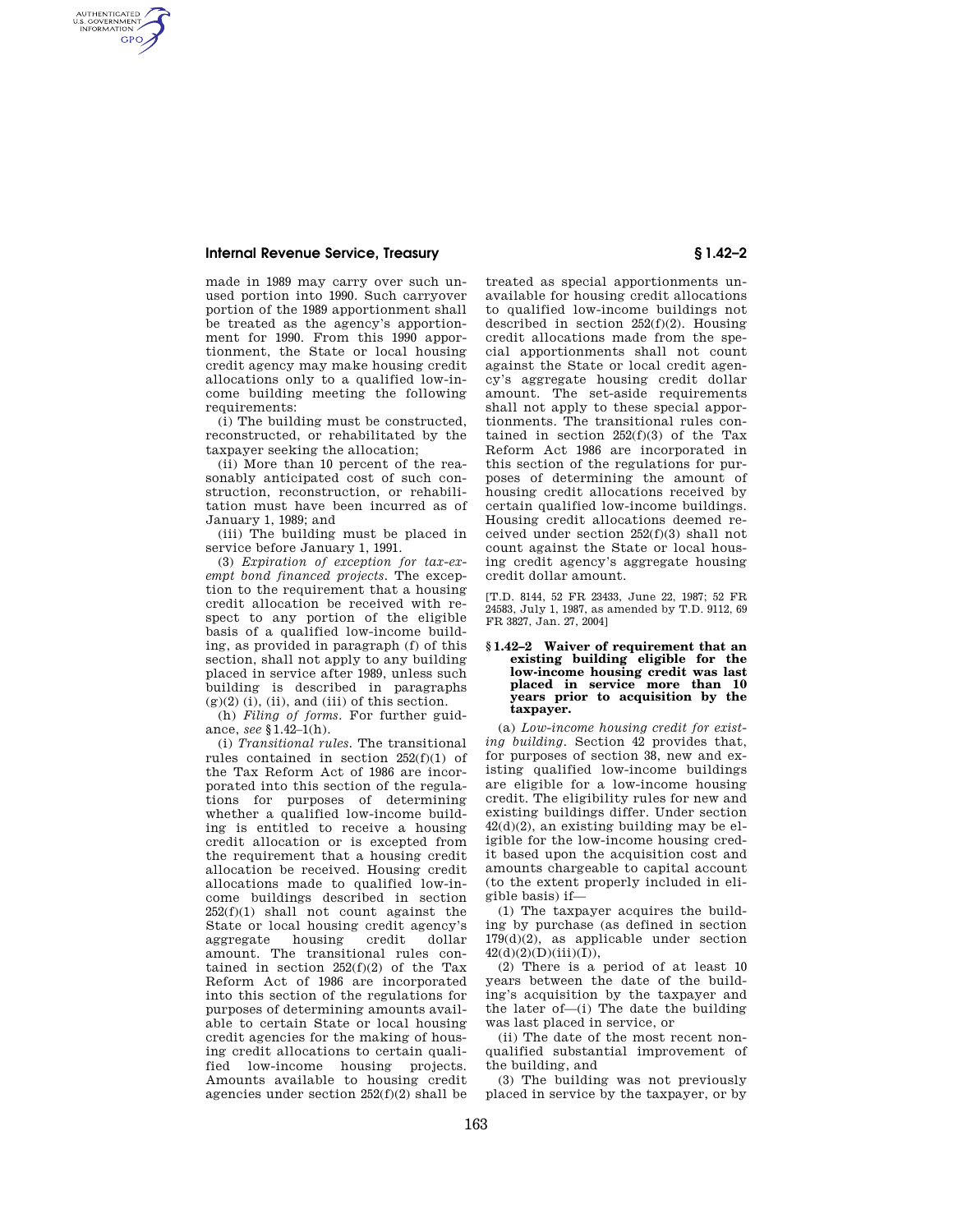a person who was a related person (as defined in section  $42(d)(2)(D)(iii)(II))$ with respect to the taxpayer as of the time the building was last previously placed in service.

(b) *Waiver of 10-year holding period requirement.* Section 42(d)(6) provides that a taxpayer may apply for a waiver of the 10-year holding period requirement specified in paragraph (a)(2) of this section. The Internal Revenue Service will grant a waiver only if—

(1) The existing building satisfies all of the requirements in paragraph (c) of this section, and

(2) The taxpayer makes an application in conformity with the requirements in paragraph (d) of this section.

(c) *Waiver requirements*—(1) *Federallyassisted building.* To satisfy the requirement of this paragraph, a building must be a Federally-assisted building. The term "Federally assisted building" means any building which is substantially assisted, financed, or operated under section 8 of the United States Housing Act of 1937, section 221(d)(3) or 236 of the National Housing Act, or section 515 of the Housing Act of 1949, as such acts were in effect on October 22, 1986.

(2) *Federal mortgage funds at risk.* To satisfy the requirement of this paragraph, Federal mortgage funds must be at risk with respect to a mortgage that is secured by the building or a project of which the building is a part. For purposes of this paragraph, Federal mortgage funds are at risk if, in the event of a default by the mortgagor on the mortgage secured by the building or the project of which the building is a part—

(i) The mortgage could be assigned to the Department of Housing and Urban Development or the Farmers' Home Administration, or

(ii) There could arise a claim against a Federal mortgage insurance fund (or such Department or Administration).

(3) *Statement by the Department of Housing and Urban Development or the Farmers' Home Administration.* (i) To satisfy the requirement of this paragraph, a letter or other written statement must be made or received and approved by the national office of the Department of Housing and Urban Development or the Farmers' Home Admin-

**§ 1.42–2 26 CFR Ch. I (4–1–09 Edition)** 

istration (''the Federal agency''). This letter or statement shall include the following:

(A) A statement that, as of the earlier of the time of the taxpayer's acquisition of the building or the taxpayer's application for a waiver, the building is a Federally-assisted building within the meaning of paragraph  $(c)(1)$  of this section and identifies the source of Federal assistance;

(B) A statement that a waiver of the 10-year holding period requirement is necessary to avert Federal mortgage funds being at risk within the meaning of paragraph (c)(2) of this section; and

(C) A statement that the Federal agency has taken a Federal agency action as described in paragraph  $(c)(3)(ii)$ of this section.

(ii) The following specified Federal agency actions shall be the only means of satisfying the requirement of this paragraph:

(A) The Federal agency intends to accept an assignment of a mortgage secured by the building or the project of which the building is a part, and such assignment requires payments by the agency or a mortgage insurance fund maintained by the agency to the prior mortgagee;

(B) The Federal agency or a mortgage insurance fund maintained by the agency intends to accept, as a consequence of foreclosure proceedings or otherwise, conveyance of the building or the project of which the building is a part;

(C) The Federal agency or a mortgage insurance fund maintained by the agency intends, as a consequence of default, to take possession of, hold title to, or otherwise assume ownership of the building or the project of which the building is a part; or

(D) The Federal agency has designated the building or the project of which the building is a part as a troubled building or project. A designation of a troubled building or project must satisfy the following requirements:

(*1*) Designation of troubled status must be based on a review by the Federal agency of the financial condition of the building or project and on a determination by the Federal agency of a history of financial distress or mortgage defaults;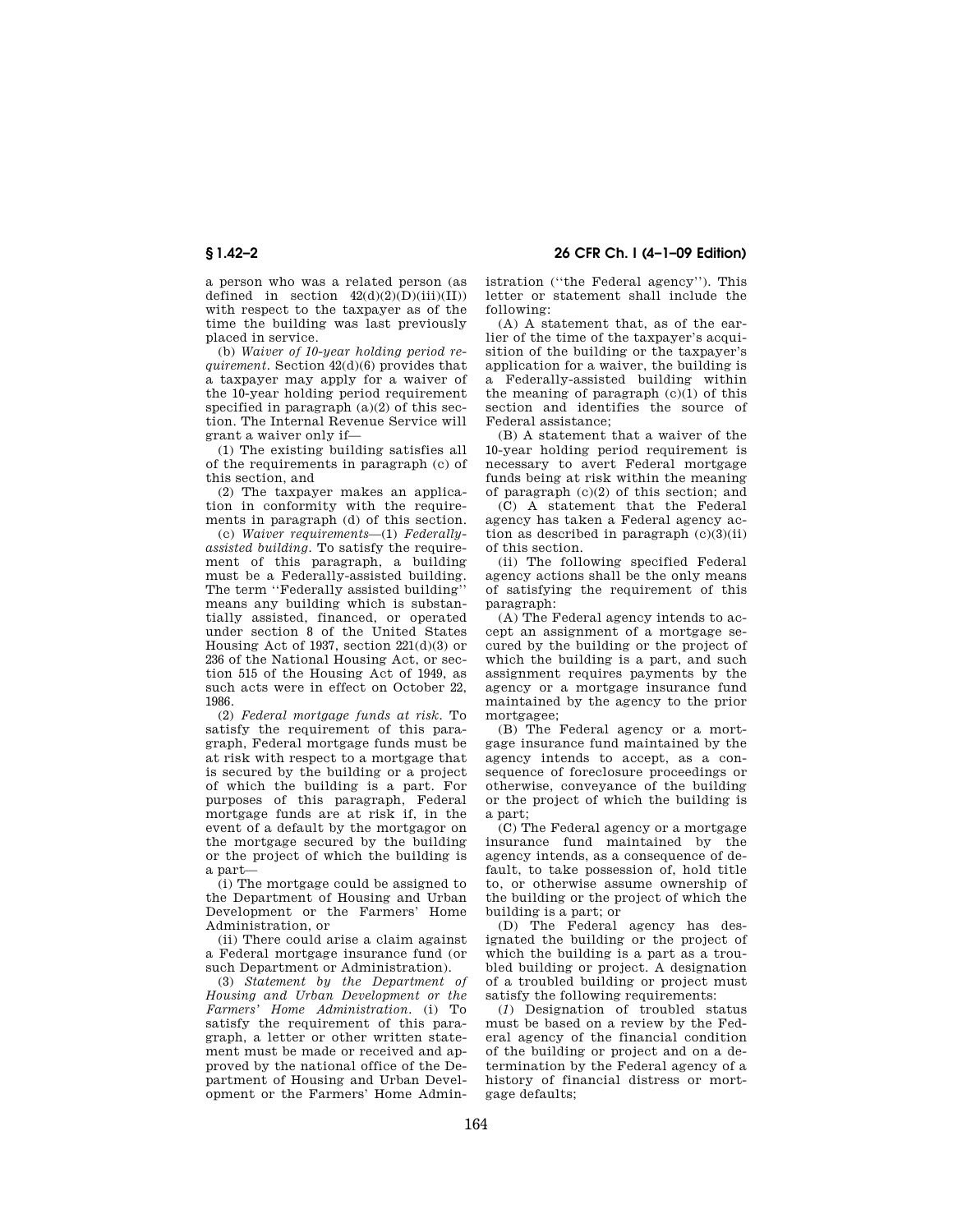# **Internal Revenue Service, Treasury § 1.42–2**

(*2*) Designation of troubled status must be made or received and approved by the national office of the Federal agency; and

(*3*) Federal agency regulations or procedures must provide that, in the event of transfer of the ownership of a designated troubled building or project, the building or project may be subject to continued review by the Federal agency. Each Federal agency may prescribe its own standards and procedures for designating a troubled building or project so long as such standards are consistent with the requirements of this paragraph  $(c)(3)(ii)(D)$ .

(4) *No prior credit allowed.* The requirement of this paragraph is satisfied only if no prior owner was allowed a low-income housing credit under section 42 for the building.

(d) *Application for waiver*—(1) *Time and manner.* In order to receive a waiver of the 10-year holding period requirement specified in paragraph (a)(2) of this section, a taxpayer must file an application (including the applicable user fee) that complies with the requirements of this paragraph (d) and Rev. Proc. 90–1, 1990–1 I.R.B. 8 (or any subsequent applicable revenue procedure). The application must be filed by a taxpayer who has acquired the building by purchase or who has a binding contract to purchase the building. Such binding contract may be conditioned upon the granting of a waiver under this section. The application may be filed at any time after a binding contract has been entered into, but no later than 12 months after the taxpayer's acquisition of the building. An application for a waiver of the 10-year holding period requirement must not contain a request for a ruling on any other issue arising under section 42 or other sections of the Internal Revenue Code. An application for a waiver of the 10-year holding period requirement must be mailed or delivered to the address listed in section 3.01 of Rev. Proc. 90–1 (or any subsequent applicable revenue procedure).

(2) *Information required.* An application for a waiver of the 10-year holding period requirement must contain the following information:

(i) The taxpayer's name, address and taxpayer identification number;

(ii) The name (if any) and address of the acquired building and the project (if any) of which it is a part;

(iii) The date of acquisition or the date of the binding contract for acquisition of the building by the taxpayer and the expected date of acquisition, the amount of consideration paid or to be paid for the acquisition (including the value of any liabilities assumed by the taxpayer), and the taxpayer's certification that such acquisition is by purchase (as defined in section 179(d)(2), as applicable under section 42  $(d)(2)(D)(iii)(I));$ 

(iv) The identity of the person from whom the building is acquired, and whether such person is a Federal agency, a mortgagee holding title to the building, or the mortgagor or prior owner;

(v) The date the building was last placed in service and the date of the most recent (if any) nonqualified substantial improvement of the building (as defined in section  $42 \text{ (d)}(2)(D)(i)$ );

(vi) The taxpayer's certification that the building was not previously placed in service by the taxpayer, or by a person who was a related person (as defined in section  $42(d)(2)(D)(iii)(II))$  with respect to the taxpayer as of the time the building was last placed in service;

(vii) The amount and disposition (e.g., discharge, assignment, assumption, or refinance) of the outstanding mortgage at the time of acquisition and the identities of the mortgagee and mortgagor;

(viii) The taxpayer's certification that no prior owner was allowed a lowincome housing credit under section 42 for the building (made to the best of the taxpayer's knowledge, with no documentation from other persons needed to be submitted); and

(ix) The statement from the Federal agency required by paragraph  $(c)(3)(i)$ of this section.

(3) *Other rules.* (i) In the event that an acquired building will be owned by more than one taxpayer, a single application for waiver may be filed by one taxpayer on behalf of the co-owners if the application contains the names, addresses and taxpayer identification numbers of the other owners. A general partner or a designated limited partner